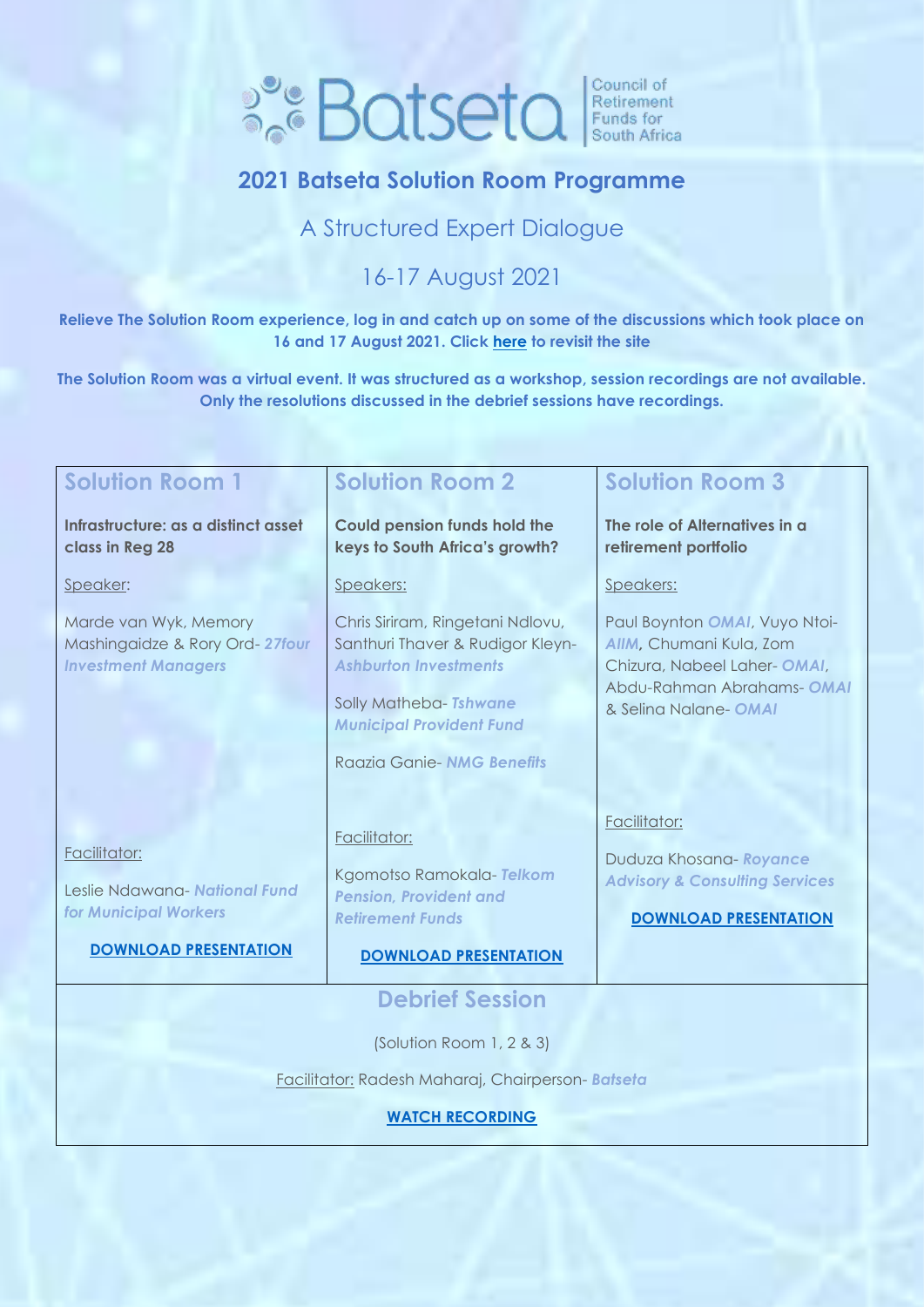| <b>Solution Room 4</b>                                | <b>Solution Room 5</b>                                        | <b>Solution Room 6</b>                                         |  |  |
|-------------------------------------------------------|---------------------------------------------------------------|----------------------------------------------------------------|--|--|
| <b>Sovereign Credit Risk</b>                          | Leveraging alternative<br>investments as a tool for impact    | <b>Social impact investing creating</b><br>positive effect     |  |  |
| Speakers:                                             |                                                               |                                                                |  |  |
| Mako Mapfumo, Phelisa Qina,                           | Speakers:                                                     | Speaker:                                                       |  |  |
| Chinell Bermosky, Izak<br>Odendaal, Tarryn Sankar-Old | Tania Swanepoel-AIIM, Kelly<br>Joshua-OMAI, Ettienne De Kock- | Motlatsi Mutlanyane, Godfrey<br>Albertyn- Momentum Investments |  |  |
| <b>Mutual Corporate</b>                               | OMAI, Helen Tregurtha- AIIM &                                 |                                                                |  |  |
|                                                       | <b>Chanine Williams-AIIM</b>                                  |                                                                |  |  |
|                                                       |                                                               |                                                                |  |  |
| Facilitator:                                          | Facilitator:                                                  |                                                                |  |  |
| Thandeka Tsoledi-Transnet<br><b>Retirement Fund</b>   | Bongi Mkhize- Natal Joint<br><b>Municipal Pension Funds</b>   | Facilitator:                                                   |  |  |
|                                                       |                                                               | Frans Phakgadi- Mineworkers<br><b>Provident Fund</b>           |  |  |
|                                                       |                                                               |                                                                |  |  |
| <b>DOWNLOAD PRESENTATION</b>                          | <b>DOWNLOAD PRESENTATION</b>                                  |                                                                |  |  |
|                                                       |                                                               | <b>DOWNLOAD PRESENTATION</b>                                   |  |  |
| <b>Debrief Session</b>                                |                                                               |                                                                |  |  |
| (Solution Room 4, 5 & 6)                              |                                                               |                                                                |  |  |
| Facilitator: Radesh Maharaj, Chairperson, Batseta     |                                                               |                                                                |  |  |
| <b>WATCH RECORDING</b>                                |                                                               |                                                                |  |  |
|                                                       |                                                               |                                                                |  |  |

## **Solution Room 7 (plenary)**

#### **Impact Investing – the why, what and how**

Speakers: Rirhandzu Sithole & Jason Lightfoot- *Futuregrowth.* Nazmeera Moola & Simon Howie- *Ninety One*. Glenn Silverman & Monika Kraushaar- *RisCura*

#### Facilitator:

#### *Evette Vanrenen-Linford- University of Johannesburg Pension Funds*

| <b>RisCura</b>      | <b>Futuregrowth</b>    | <b>Ninety One</b>                                      |
|---------------------|------------------------|--------------------------------------------------------|
| <b>Presentation</b> | <b>Presentation</b>    | $\div$ Please note that the<br>presentation is not yet |
| <b>Presentation</b> | <b>Presentation</b>    | available for public<br>domain.                        |
|                     | <b>WATCH RECORDING</b> |                                                        |